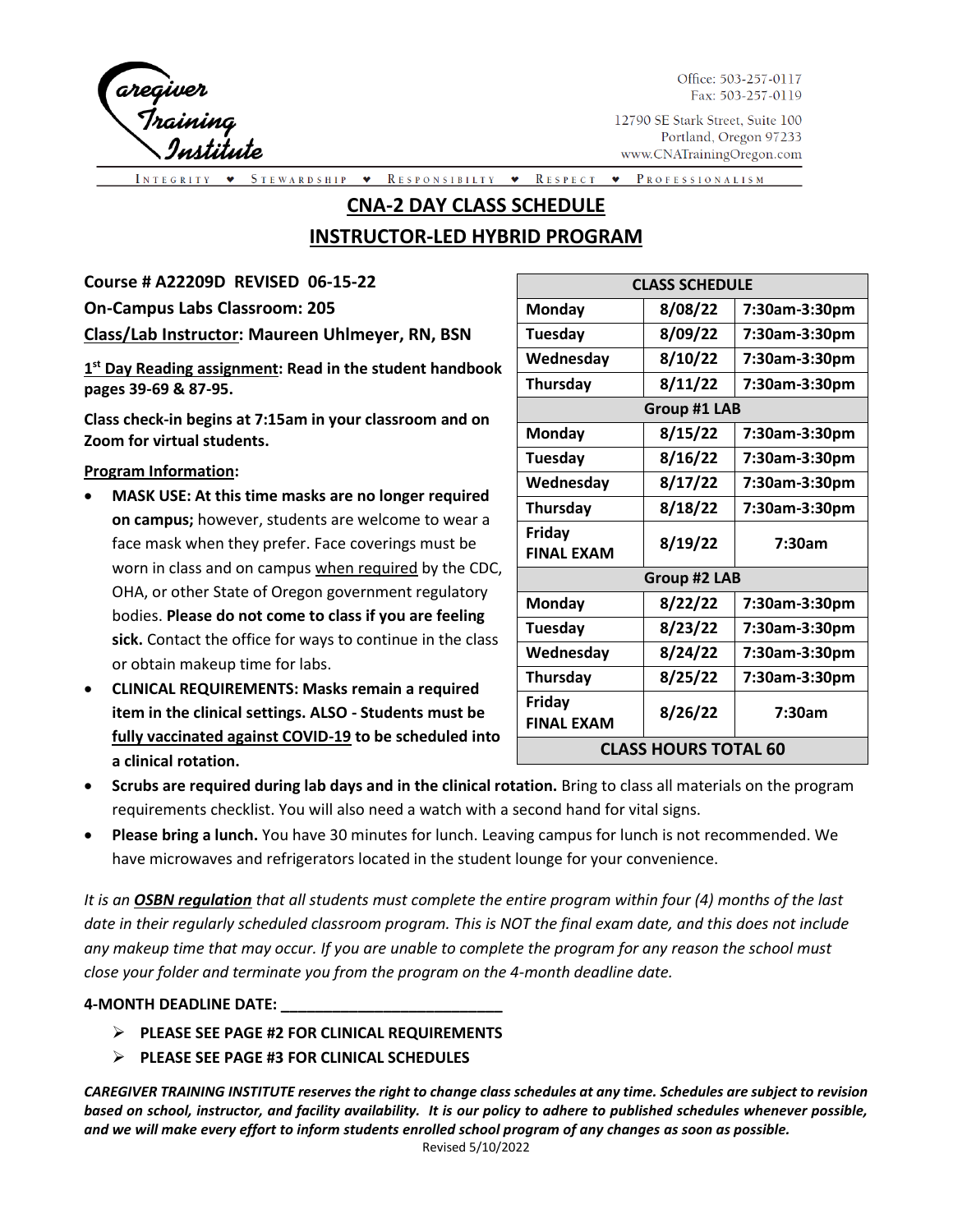

Office: 503-257-0117 Fax: 503-257-0119

12790 SE Stark Street, Suite 100 Portland, Oregon 97233 www.CNATrainingOregon.com

STEWARDSHIP • RESPONSIBILTY • RESPECT • PROFESSIONALISM

### **PLEASE READ ALL INFO FOR SUCCESSFUL CLINICAL EXPERIENCE**

#### **CLINICAL REQUIRED ITEMS:**

**All clinical eligibility documentation must be completed, submitted, and confirmed by the school business office five (5) business days prior to the first day of class or the student will be removed from their scheduled clinical rotation and moved to a wait list to go into the clinical setting.** 

**The clinical required items are as follows:** 

- ➢ **Substance Abuse Screening: \$60** *Drug screening ONLY AVAILABLE through the school's service provider.*
- ➢ **AHA BLS CPR Card:** *Sign-up for CPR class at the school or submit a current AHA BLS CPR card to the business office.* 
	- **1. \$70/AHA BLS CPR** *Class (If you do not have a current AHA CPR BLS card you must sign up for a CPR class during your registration process*.)
	- **2. CPR classes scheduled through the school must be completed prior to the beginning of the student's clinical rotation.**
- ➢ **COVID Vaccine**: As of October 29, 2021, only fully vaccinated *(14 days past last required dose)* students will be allowed into CNA-2 clinical rotations. If students cannot be vaccinated FOR ANY REASON, they will not be allowed to participate in clinical settings**.**
- ➢ **Immunization record** that includes:
	- **MMR**
	- **HEP. B**
	- **TDAP**
	- **Varicella (or history of chicken pox)**
	- **Current flu vaccine (during flu season)**

#### **Program Completion Information:**

Upon completion of the program the student will be issued a certificate of training from the school. **Per OSBN regulations we have 10 BUSINESS days to issue it.** We are not open at this time on Wednesdays. We are also not open on holidays and at times the day before and/or the day after. Our office/holiday closures are posted on the website. You will be notified by email when the certificate is ready to be picked up. Your certificate, application to test, and payment for testing will be submitted online to the OSBN. The OSBN will notify you by email when you may schedule your fingerprints and your state board exam. A link for fingerprint scheduling is in the email from the OSBN. We are a regional testing site.

*CAREGIVER TRAINING INSTITUTE reserves the right to change class schedules at any time. Schedules are subject to revision based on school, instructor, and facility availability. It is our policy to adhere to published schedules whenever possible, and we will make every effort to inform students enrolled school program of any changes as soon as possible.*  Revised 5/10/2022